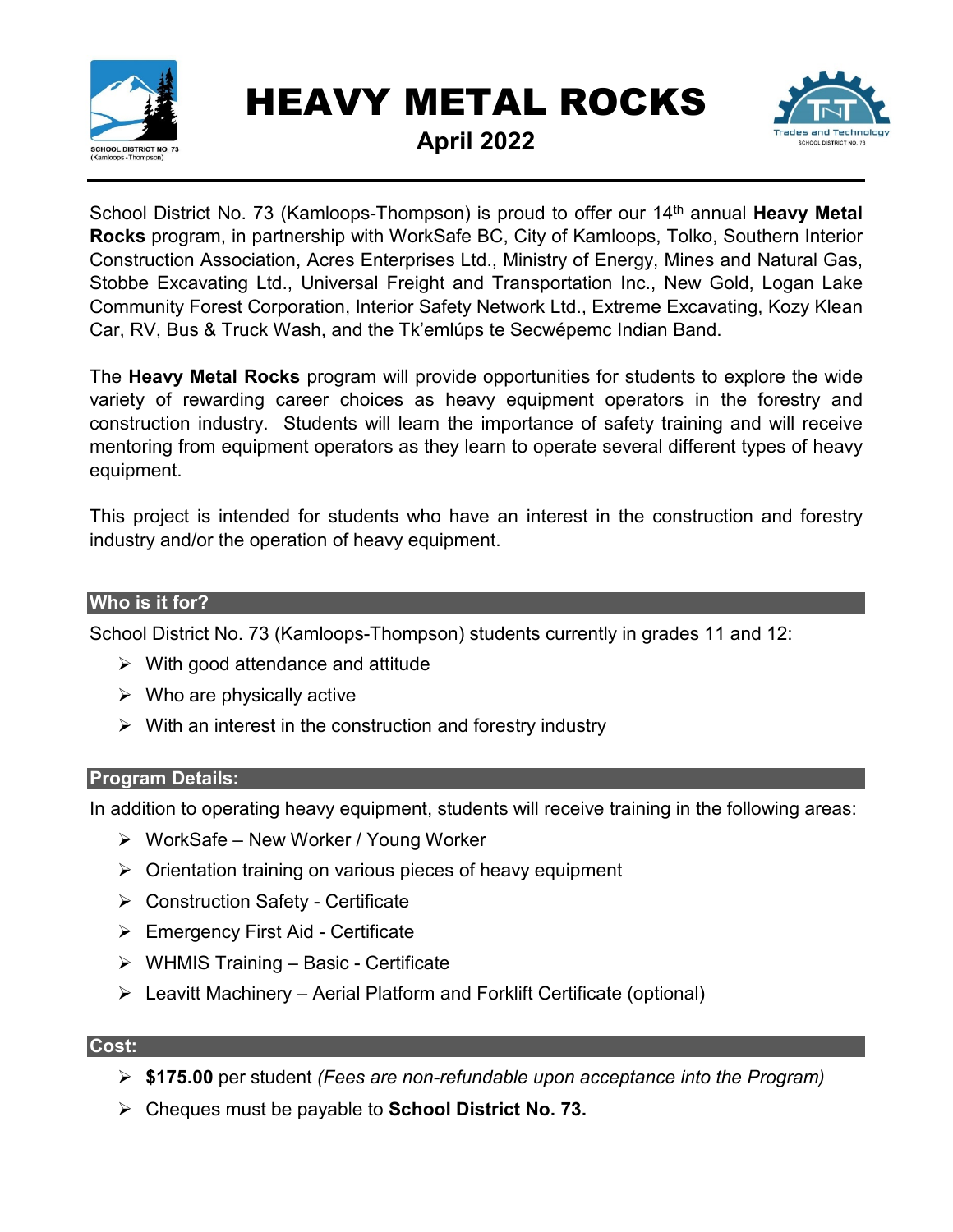#### **Application Process:**

| Completed | Attached | <b>Actions Required:</b>                                                                                                                                                                                                                                                                                                                                                                                    |
|-----------|----------|-------------------------------------------------------------------------------------------------------------------------------------------------------------------------------------------------------------------------------------------------------------------------------------------------------------------------------------------------------------------------------------------------------------|
|           |          | Complete the following forms:<br>a. Student Application form (three signatures required)<br>b. Teacher Statement of Recommendation form (one signature required)                                                                                                                                                                                                                                            |
|           | $\Box$   | Attach the following to the above two documents:<br>a. Cover Letter – Write and attach a one-page cover letter stating why you<br>are interested in this program and how it will help you with your future<br>career plans<br>b. Resume<br>c. Transcript and TNT Attendance Profile (see your TNT Coordinator to<br>obtain this)<br>d. Fee (see page 1) must accompany the application. Cheques will not be |
|           |          | deposited until acceptance into the program (please make cheques<br>payable to School District No. 73)                                                                                                                                                                                                                                                                                                      |
|           |          | Deliver the entire package, including the fee, to your school's TNT<br>Coordinator by the deadline date. Applications will be processed and<br>applicants will be notified with interview times.                                                                                                                                                                                                            |

\*Space is limited. The order of priority will be:

- $\triangleright$  Grade 12 students who have not taken the program before;
- $\triangleright$  Grade 11 students who have not taken the program before and are entering a Youth Train In Trades program in grade 12;
- $\triangleright$  Grade 11 students.

#### **Successful applicants will be expected to:**

- 1. Supply their own steel-toed footwear;
- 2. Dress appropriately for job site / weather;
- 3. Attend all orientation and training sessions. The parent orientation meeting is mandatory for parents, as well as students.

\*Hard hats, safety vests, eye protection and ear plugs will be supplied for each student.

#### **Prerequisites:**

Before students are permitted to operate the heavy equipment, the following are mandatory:

- 1. Complete the application package;
- 2. Attend an interview;
- 3. Attend all orientation meetings, including the parent meeting;
- 4. Successfully complete the Construction Safety course;
- 5. Successfully complete the Emergency First Aid course provided by the District OR already possess an Emergency First Aid Certificate *(copy must be provided to SD73)*;
- 6. Successfully complete the online WHMIS course by deadline shown;
- 7. Successfully complete the Safety Training provided on Day 1 of the program.

| Important Dates:   |                                       |               |                                    |  |  |  |
|--------------------|---------------------------------------|---------------|------------------------------------|--|--|--|
| January 7          | <b>Application Deadline</b>           | April 5       | Parent/student Orientation Meeting |  |  |  |
| February 2, 3, 4   | <b>Student Interviews</b>             | April 6       | Orientation Day (Classroom & Pit)  |  |  |  |
| <b>February 26</b> | <b>Construction Safety Course</b>     | April 7, 8, 9 | Hands-on Training at Pit           |  |  |  |
| March 5 or 6       | <b>Emergency First Aid Course</b>     | April 9       | Wind-up BBQ & Awards at Pit        |  |  |  |
| March 4            | Successful WHIMIS Completion Deadline | TBA           | <b>Leavitt Certifications</b>      |  |  |  |
|                    |                                       |               |                                    |  |  |  |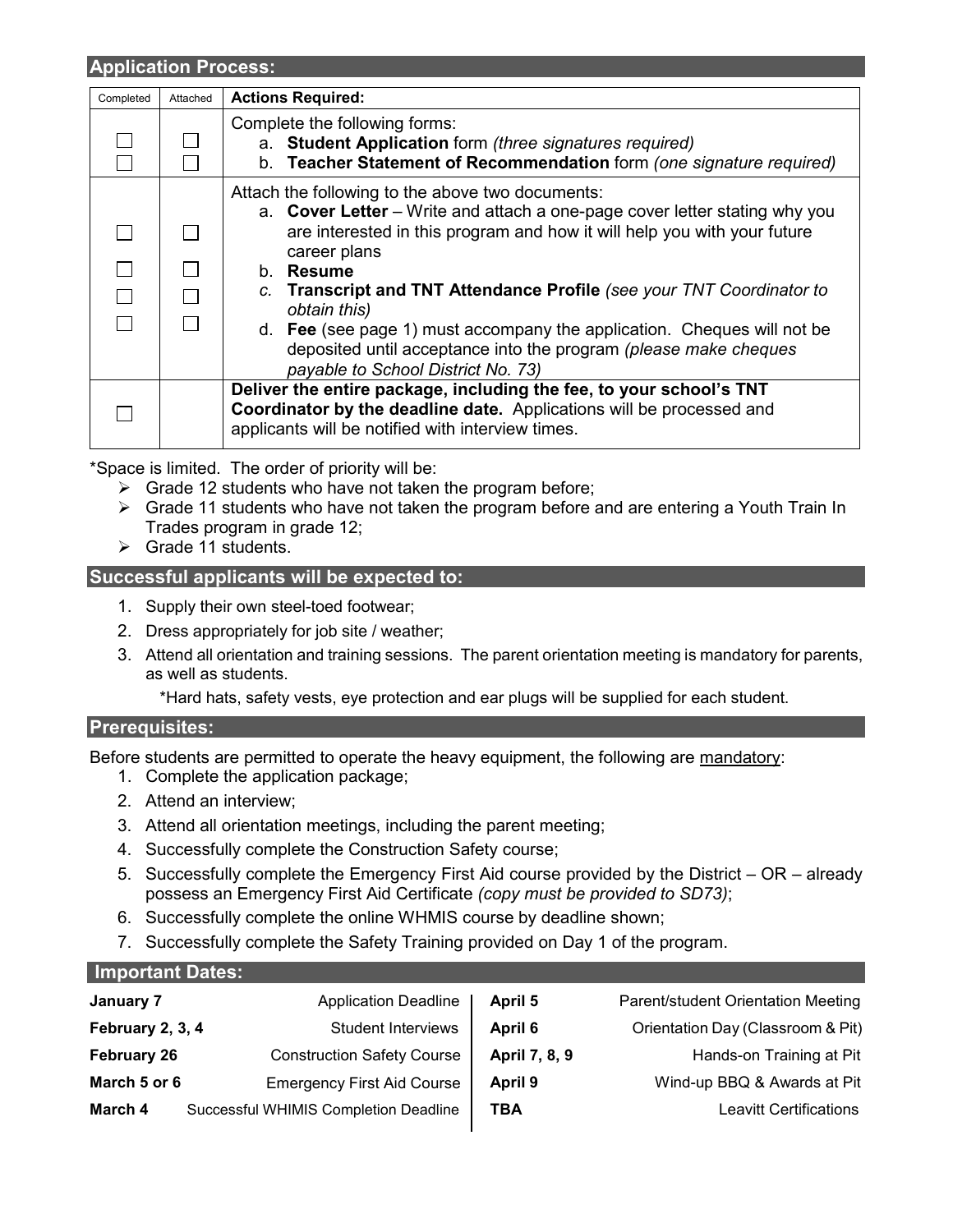

## HEAVY METAL ROCKS



### **STUDENT APPLICATION FORM**

*(please print neatly)*

| Name:                                                                                                                                                                                                                                                                                                                                                                                                                                                                                                     |                                             |                                             |  |  |  |
|-----------------------------------------------------------------------------------------------------------------------------------------------------------------------------------------------------------------------------------------------------------------------------------------------------------------------------------------------------------------------------------------------------------------------------------------------------------------------------------------------------------|---------------------------------------------|---------------------------------------------|--|--|--|
| Last Name                                                                                                                                                                                                                                                                                                                                                                                                                                                                                                 | <b>First Name</b>                           | Middle Name                                 |  |  |  |
|                                                                                                                                                                                                                                                                                                                                                                                                                                                                                                           |                                             | City/Town: ________________________________ |  |  |  |
| Province:                                                                                                                                                                                                                                                                                                                                                                                                                                                                                                 |                                             |                                             |  |  |  |
|                                                                                                                                                                                                                                                                                                                                                                                                                                                                                                           | Cell Phone: _______________________________ |                                             |  |  |  |
| Birth Date:                                                                                                                                                                                                                                                                                                                                                                                                                                                                                               | Social Insurance No. ______________________ |                                             |  |  |  |
| <b>Student Email Address:</b>                                                                                                                                                                                                                                                                                                                                                                                                                                                                             |                                             |                                             |  |  |  |
| Parent/Guardian Name:                                                                                                                                                                                                                                                                                                                                                                                                                                                                                     |                                             |                                             |  |  |  |
| Home Phone:                                                                                                                                                                                                                                                                                                                                                                                                                                                                                               |                                             |                                             |  |  |  |
| <b>Emergency Contact:</b>                                                                                                                                                                                                                                                                                                                                                                                                                                                                                 |                                             |                                             |  |  |  |
| Emergency Contact Home Phone: [19] Decree Contact Home Phone:                                                                                                                                                                                                                                                                                                                                                                                                                                             |                                             |                                             |  |  |  |
|                                                                                                                                                                                                                                                                                                                                                                                                                                                                                                           |                                             |                                             |  |  |  |
|                                                                                                                                                                                                                                                                                                                                                                                                                                                                                                           |                                             |                                             |  |  |  |
|                                                                                                                                                                                                                                                                                                                                                                                                                                                                                                           |                                             | Current Grade: _______                      |  |  |  |
| Have you participated in a YTIT and/or Sampler program? $\Box$ Yes $\Box$ No                                                                                                                                                                                                                                                                                                                                                                                                                              |                                             | Date participated                           |  |  |  |
|                                                                                                                                                                                                                                                                                                                                                                                                                                                                                                           |                                             | (include future date, if applicable)        |  |  |  |
| Are you of First Nations Heritage? □ Yes □ No                                                                                                                                                                                                                                                                                                                                                                                                                                                             |                                             | Gender: $\Box$ Male<br>Female               |  |  |  |
| Have you had any previous experience on Heavy Duty Equipment? <sup>7</sup> Yes                                                                                                                                                                                                                                                                                                                                                                                                                            |                                             | $\Box$ No                                   |  |  |  |
| Have you previously applied for the Heavy Metal Rocks program? $\Box$ Yes                                                                                                                                                                                                                                                                                                                                                                                                                                 | ∐ No                                        |                                             |  |  |  |
| $\Box$ Small<br>What is your shirt size? $\Box$ X-Small                                                                                                                                                                                                                                                                                                                                                                                                                                                   | $\Box$ Medium<br>$\Box$ Large               | $\Box$ X-Large<br>XX-Large                  |  |  |  |
| I/We certify the information given in this application is true and complete to the best of my/our knowledge and<br>understand that, if selected for <b>Heavy Metal Rocks</b> , falsified statements may be reason for removal. I<br>authorize investigation of all statements contained herein and the references listed in this application. I allow<br>School District No. 73 to use any work or school related picture(s) of myself for the purpose of promotion and<br>communication for the program. |                                             |                                             |  |  |  |
|                                                                                                                                                                                                                                                                                                                                                                                                                                                                                                           |                                             |                                             |  |  |  |
|                                                                                                                                                                                                                                                                                                                                                                                                                                                                                                           |                                             |                                             |  |  |  |
| School Signature/Recommendation: National Action of the School Signature                                                                                                                                                                                                                                                                                                                                                                                                                                  |                                             |                                             |  |  |  |

*\*Applications will not be accepted without all signatures in place.*